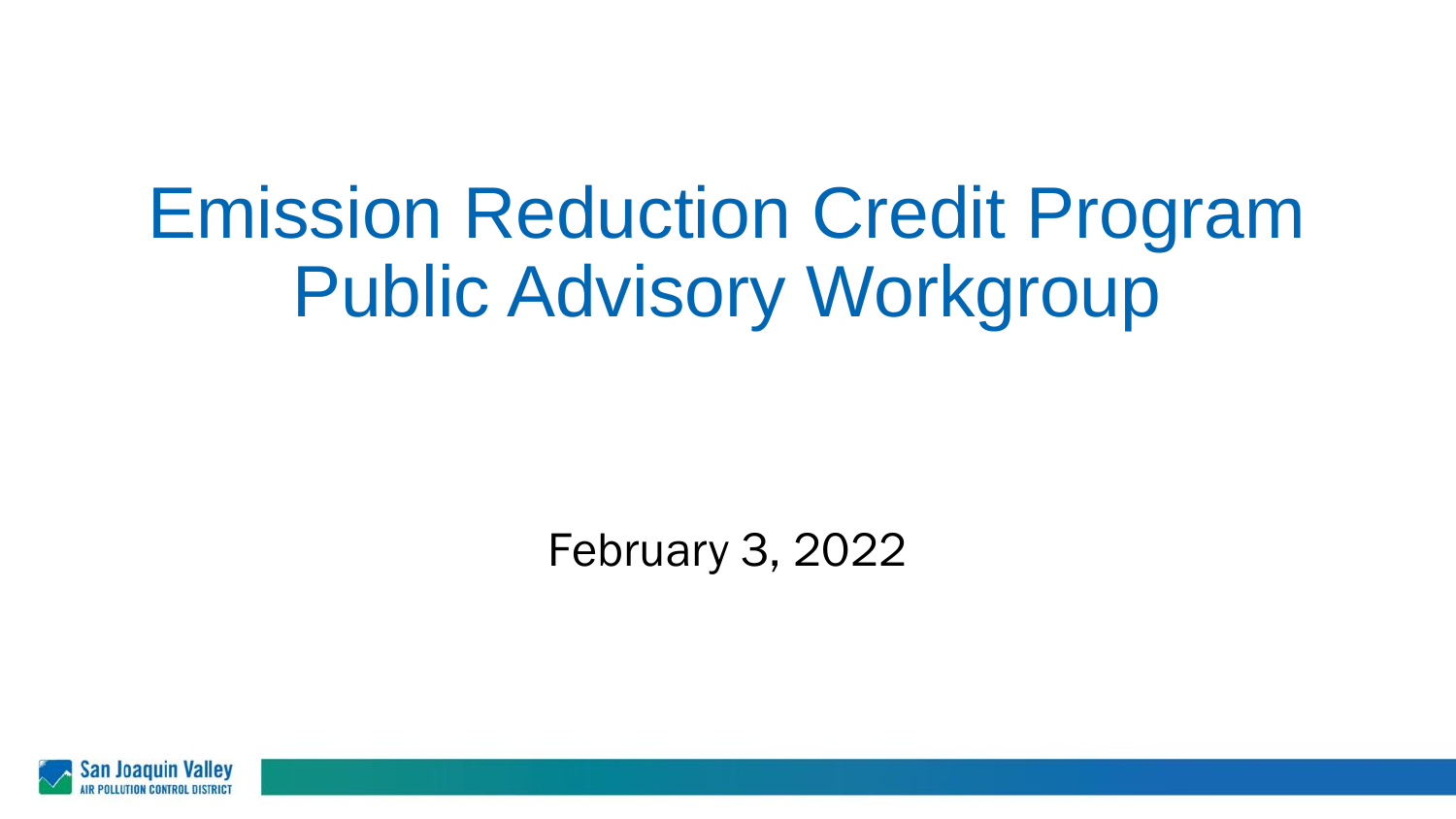

#### OFFSET EQUIVALENCY AND AMENDMENTS TO THE DISTRICT RULE 2201

#### GENERATING CREDITABLE EMISSION REDUCTIONS FROM MOBILE SOURCES

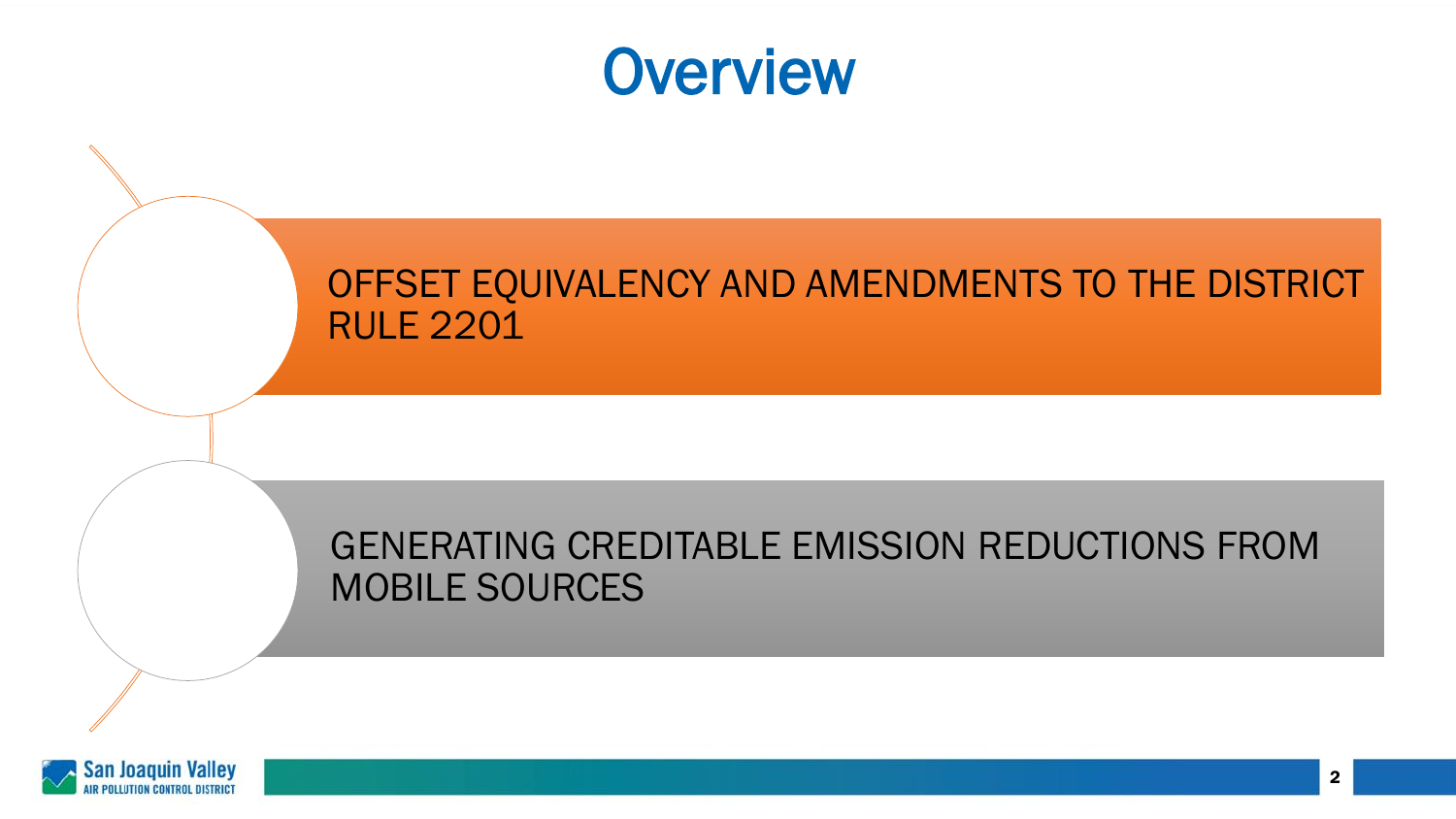# Offset Equivalency and Changes to District Rule 2201

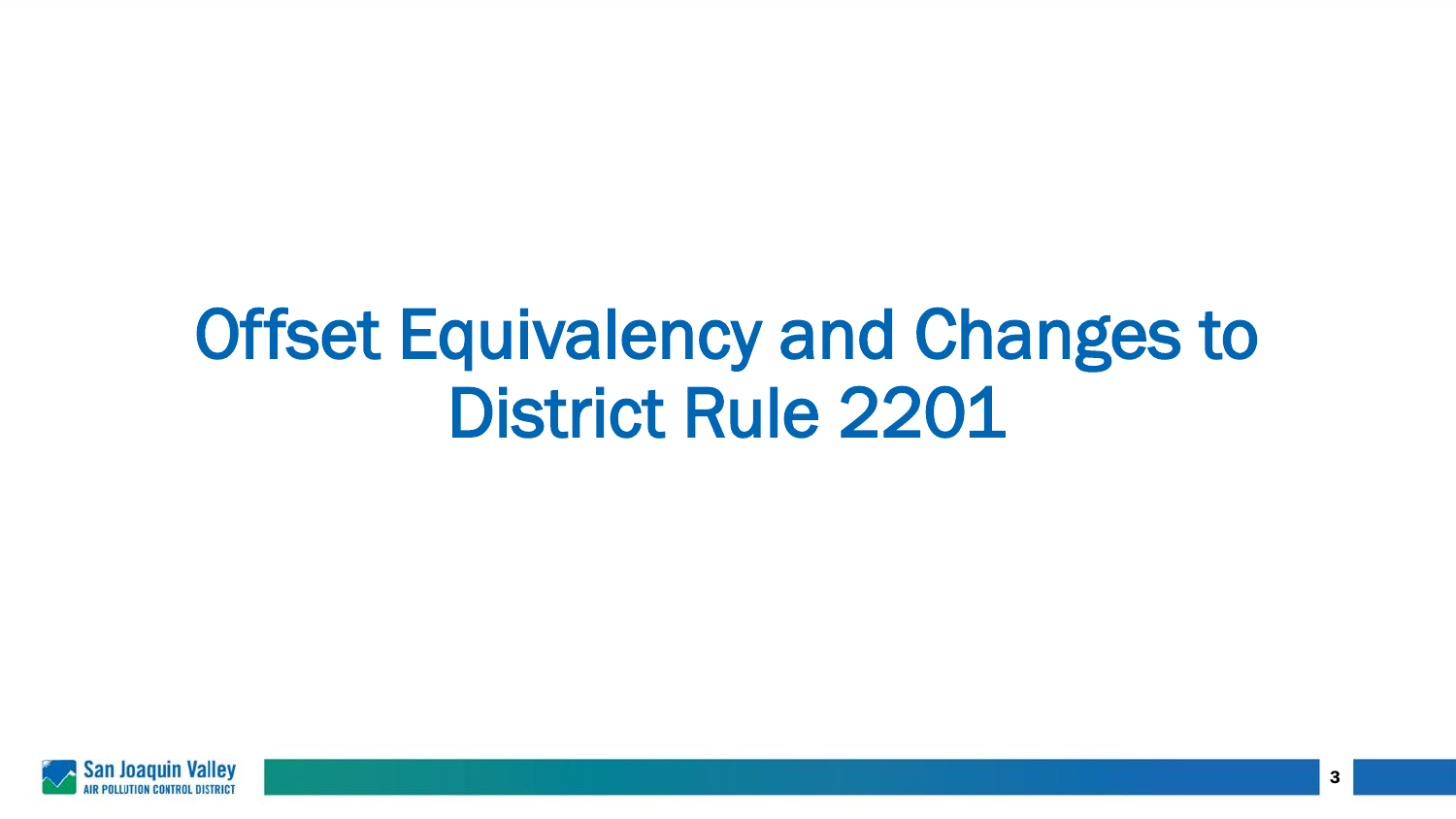## District Offset Equivalency Program

- District performs an annual evaluation to determine if District's ERC program continued to be at least as stringent as federal offsetting requirements
	- Demonstration submitted to EPA and CARB annually for review and presented to Governing Board at public hearing
- Annual report must demonstrate both of the following:
	- Test 1: The quantity of offsets required by Rule 2201 equals or exceeds the quantity of federal offsets that would have been required
	- Test 2: The surplus value of offsets required by Rule 2201, plus the surplus value of additional creditable emission reductions, equals or exceeds the quantity of federal offsets that would have been required
- Should the system fail to demonstrate equivalency, Rule 2201 contains tailored remedies that are enacted

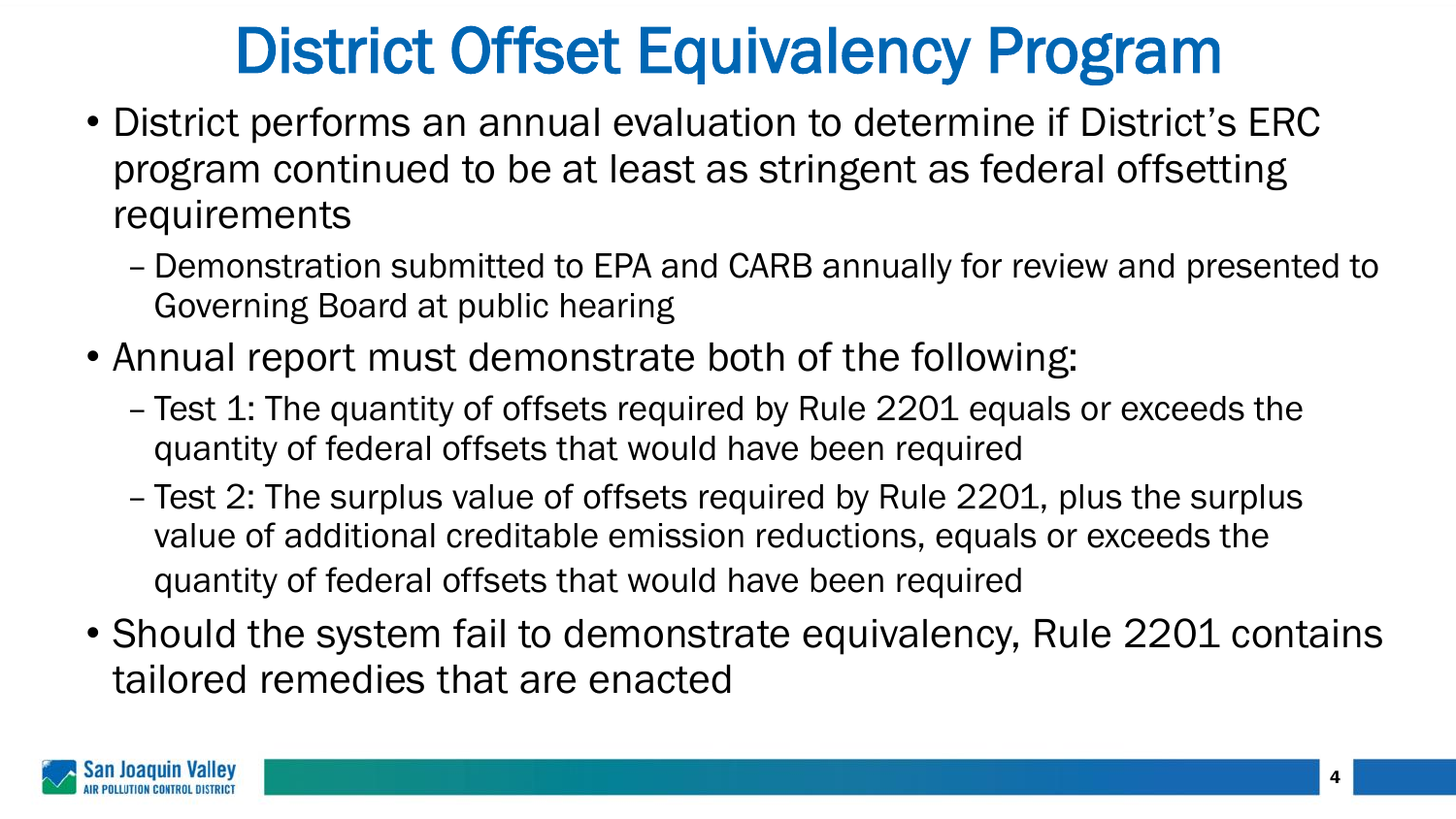## 2020-2021 Offset Equivalency Demonstration

• Offset Equivalency Report Results:

| Equivalent?                    | <b>NO<sub>x</sub></b> |                |            | VOC   PM10   PM2.5   CO |            | <b>SO<sub>x</sub></b> |
|--------------------------------|-----------------------|----------------|------------|-------------------------|------------|-----------------------|
| <b>Test 1: Offset Quantity</b> | Yes                   | No.            | Yes        | Yes I                   | <b>Yes</b> | Yes                   |
| <b>Test 2: Surplus Value</b>   | N <sub>O</sub>        | N <sub>O</sub> | <b>Yes</b> | Yes                     | <b>Yes</b> | Yes                   |

- No change from previous year's results
- District sent the 2020-2021 Offset Equivalency Report to EPA on November 19, 2021
- The 2020-2021 Offset Equivalency Report was received by the District's Governing Board on December 16, 2021

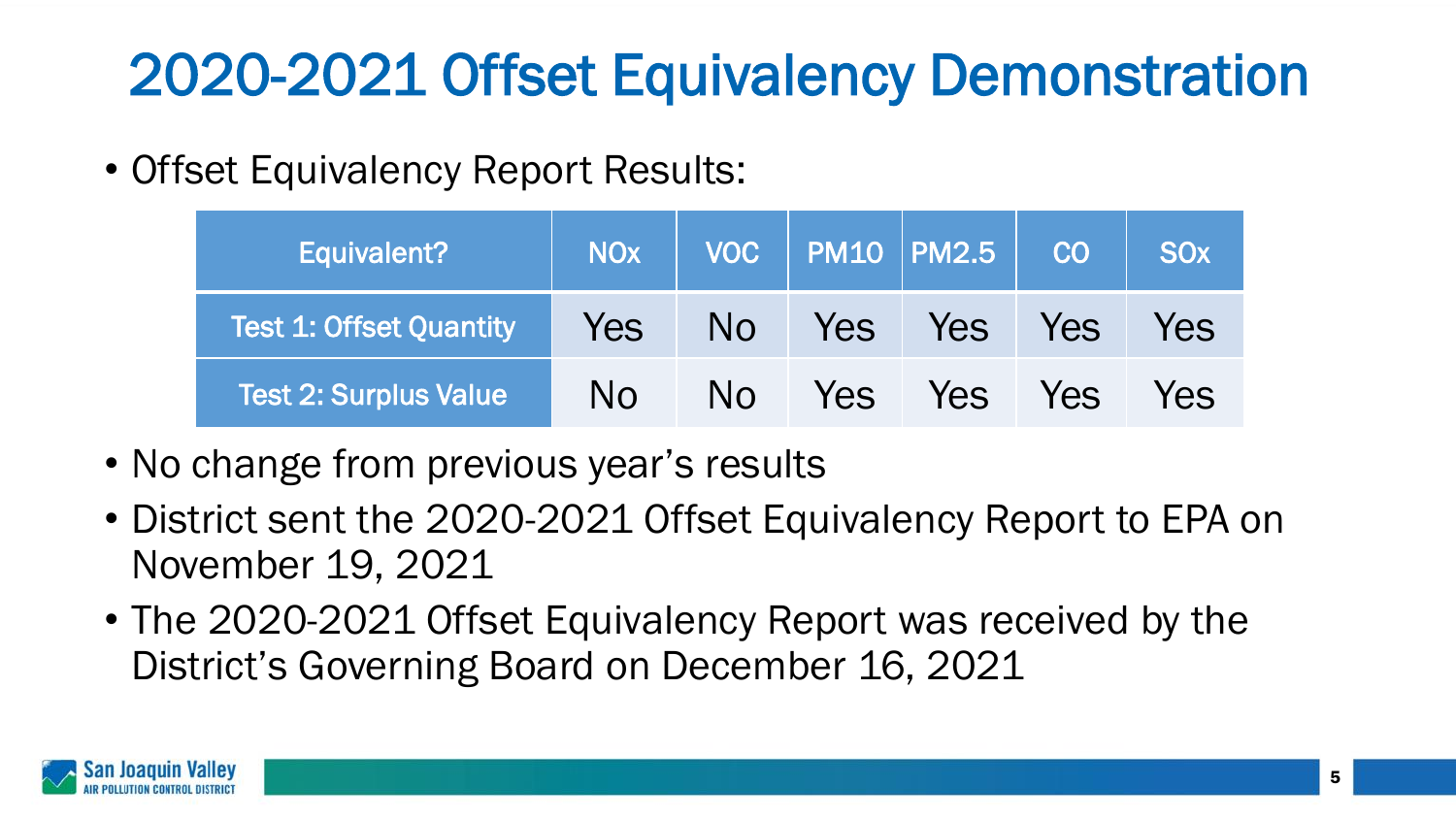#### District's New Source Review Rule

- District Rule 2201 (New and Modified Stationary Source Review)
	- Designed to meet both federal and state NSR requirements
- Key elements of Rule 2201 include:
	- Best Available Control Technology (BACT) mandates emission controls to minimize emission increases
	- Emission Offsets requires emissions above specified offset threshold levels to be mitigated with either concurrent reductions or past reductions which have been banked as emission reduction credits (ERC)
	- Federal Offset Equivalency system to ensure local NSR offset requirements are at least as stringent as federal requirements and remedies to be enacted in the case of equivalency failure
	- Public notification a notice period prior to issuance of an Authority to Construct (ATC) to garner comments on projects that result in emissions above specified levels

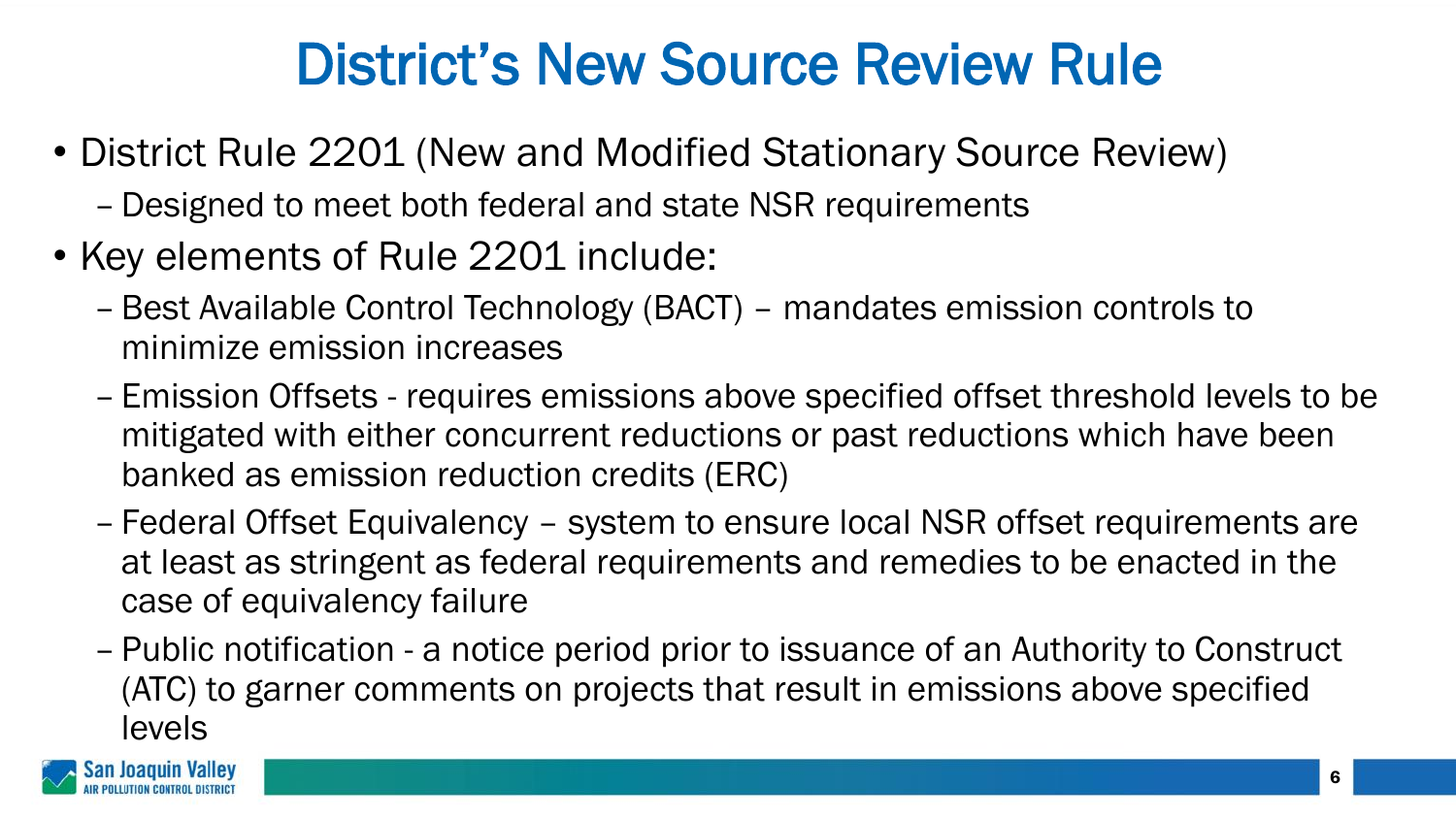#### Necessary Amendments to District Rule 2201

- In accordance with the offset equivalency remedies contained within Rule 2201, the District must now amend Rule 2201 requirements associated with federal offsetting of VOC and NOx
- Proposed amendments to District Rule 2201 will include:
	- Adopting the full federal offsetting program for NOx and VOC to ensure ongoing compliance with federal offsetting requirements for new major source and federal major modification projects
	- Amendments to offset qualification calculations, offset exemptions, and other administrative requirements will be necessary
	- Amendments to existing offset equivalency remedies since the District continues to demonstrate offset equivalency with PM10, PM2.5, SOx, and CO
- District will hold a scoping meeting to kick-off public rule development process in late 1<sup>st</sup> quarter or early 2<sup>nd</sup> quarter of 2022
- Public Advisory Workgroup will help inform rule development process

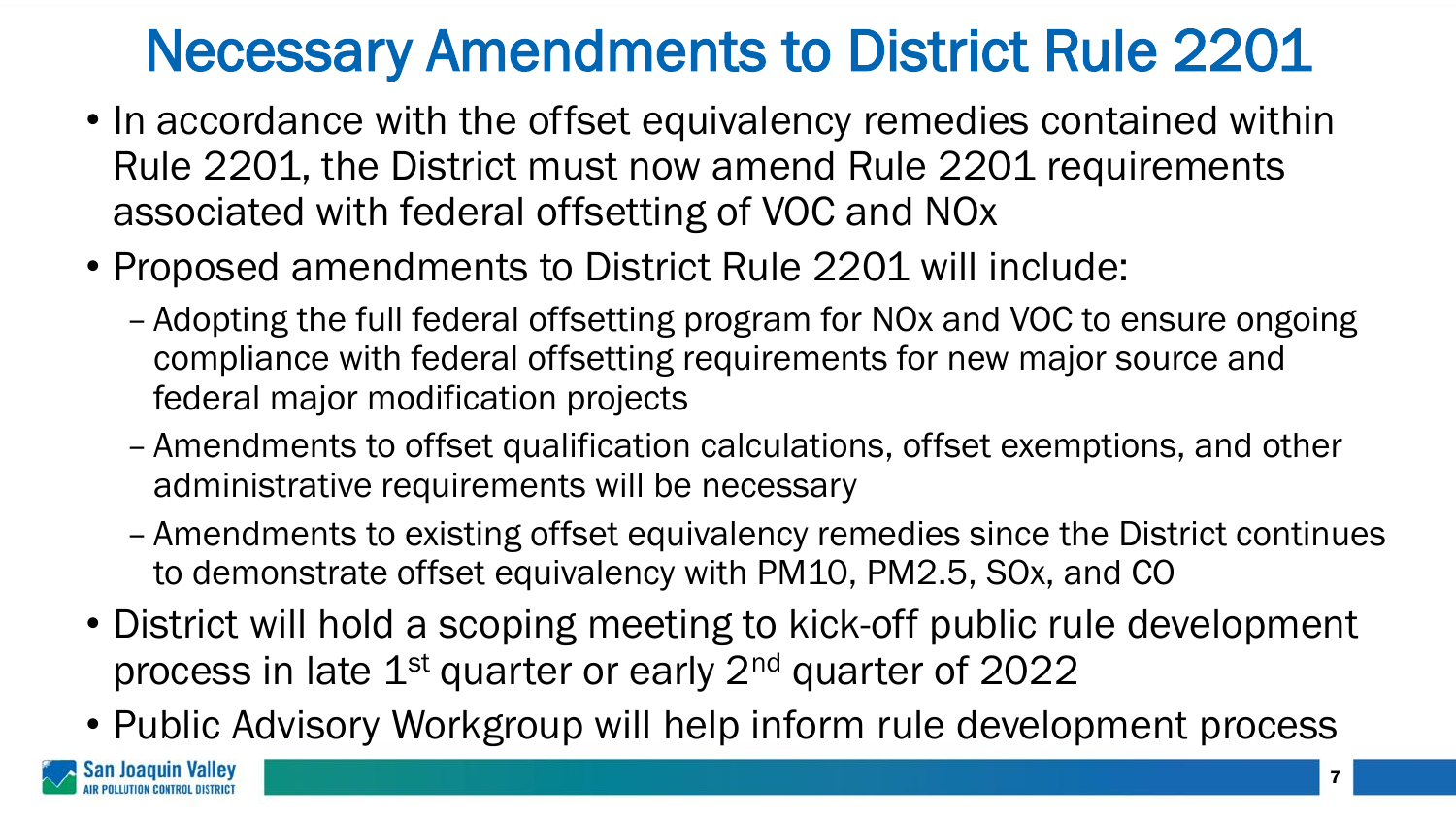## Compliance with Federal Offset Obligations

- The 2020-2021 offset equivalency report identified a NOx shortfall in the offset quantity test (Test 1)
	- Test 1 equivalency for NOx was maintained using the NOx carry-over balance
	- Annual shortfall in the quantity of NOx offsets required highlights the possibility that the current Test 2 remedy in District Rule 2201 may not ensure the District will be able to remain equivalent with federal offsetting requirements
- Consistent with the District's effort to evaluate the offsetting program and ensure all state and federal requirements can be met on an ongoing basis:
	- District staff plan to take an item to the Governing Board in February 2022
	- Recommend that the Board take action to require that all new major sources or federal major modifications triggering offsets for NOx be required to provide ERCs for the full federal offset quantity and that those credits be surplus at time of ATC issuance
	- –NOx offset requirements would be consistent with current VOC requirements

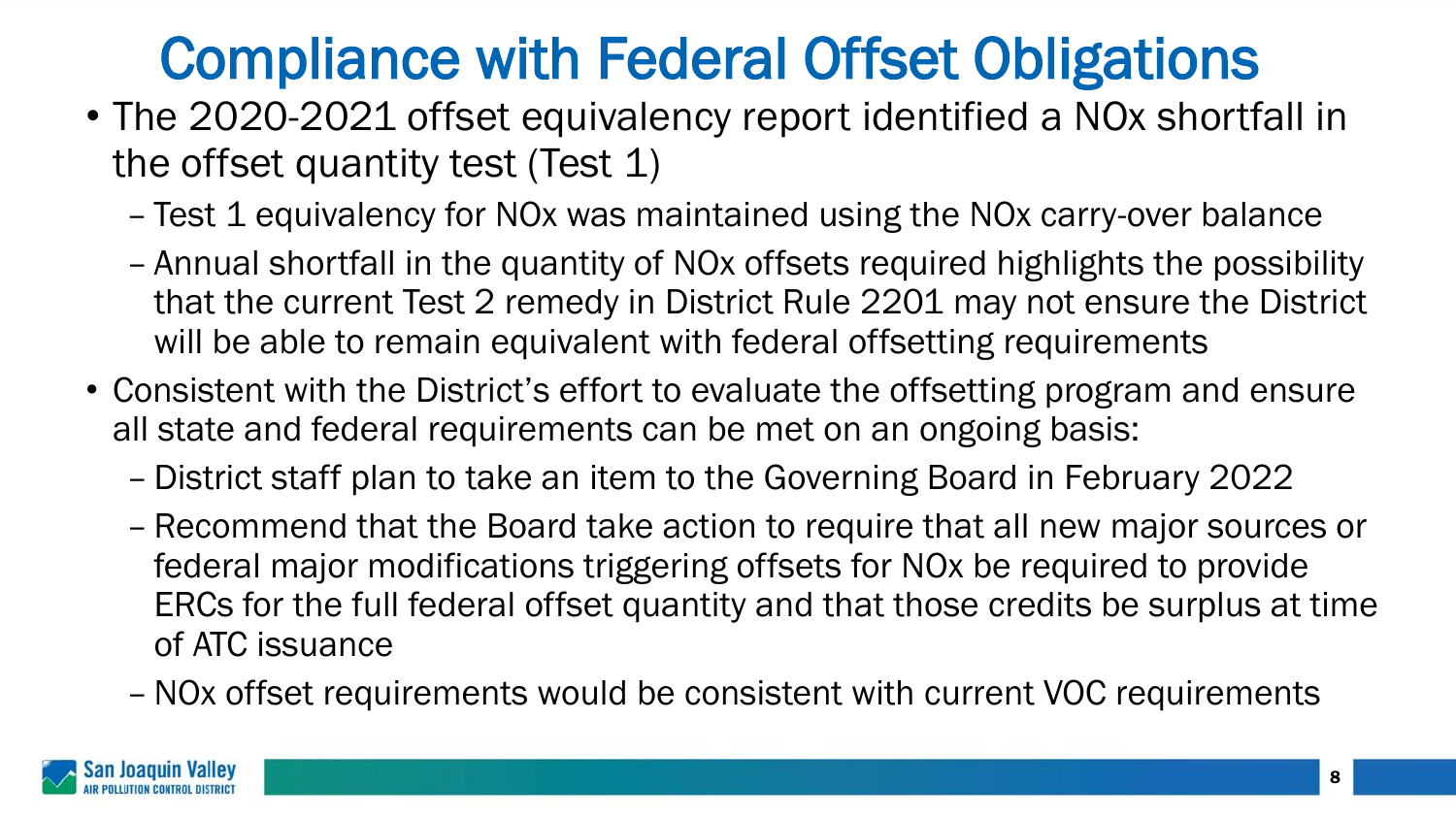# Generating Creditable Emission Reductions from Mobile Sources

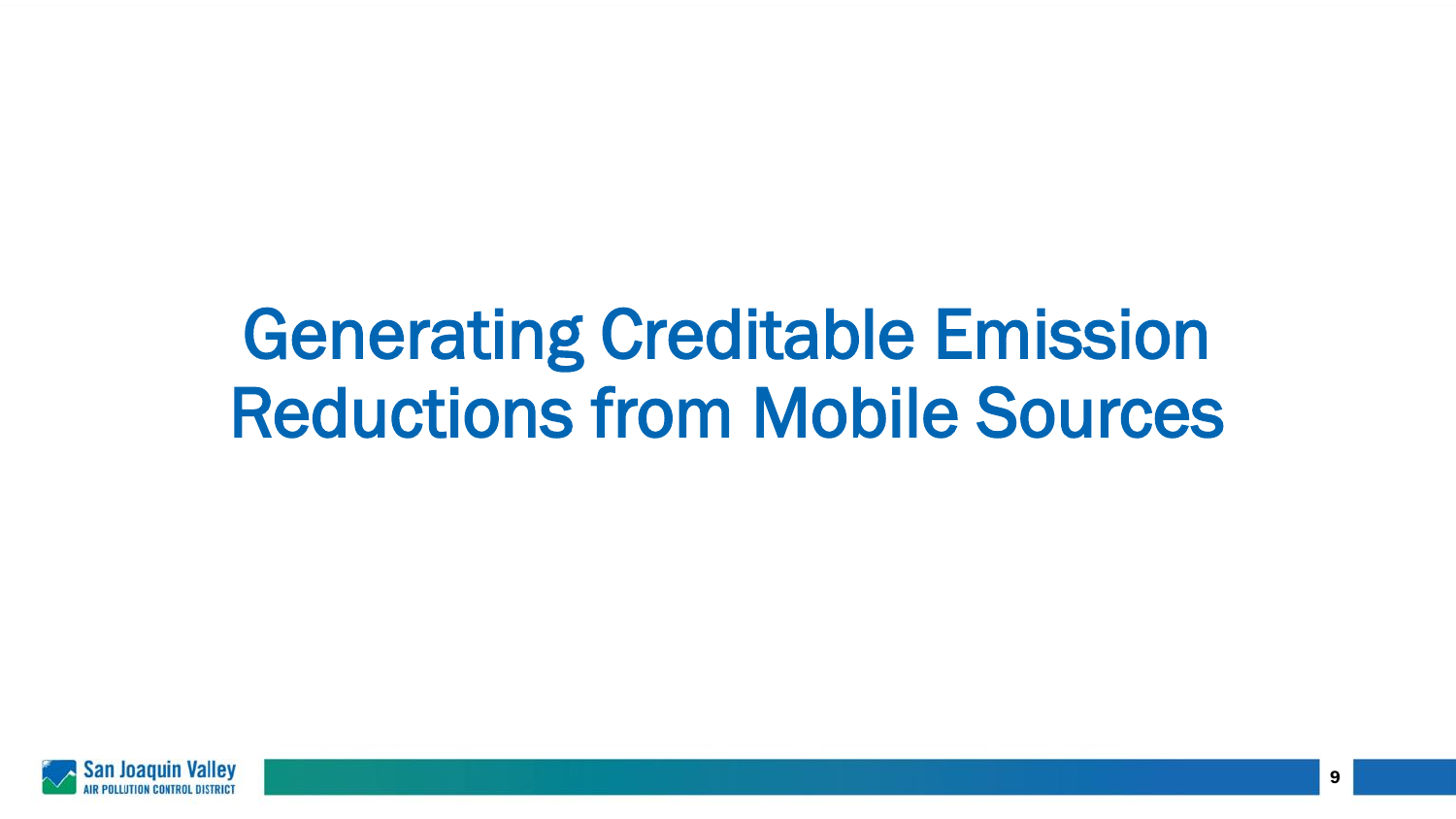## Emission Reductions from Mobile Sources

- Allow the banking of emissions reductions from mobile sources to create mobile source emission reduction credits (MSERCs)
- MSERCs may be generated by any mobile source emission reduction strategy that creates actual mobile source emission reductions
- MSERCs may not be generated from the following strategies:
	- –Shutdown or replacement of a mobile source unless that source is rendered permanently inoperable
	- –Through the transfer of emissions from one mobile source to another mobile source;
	- –Reductions funded through a state or federal program, unless specifically allowed under that program;

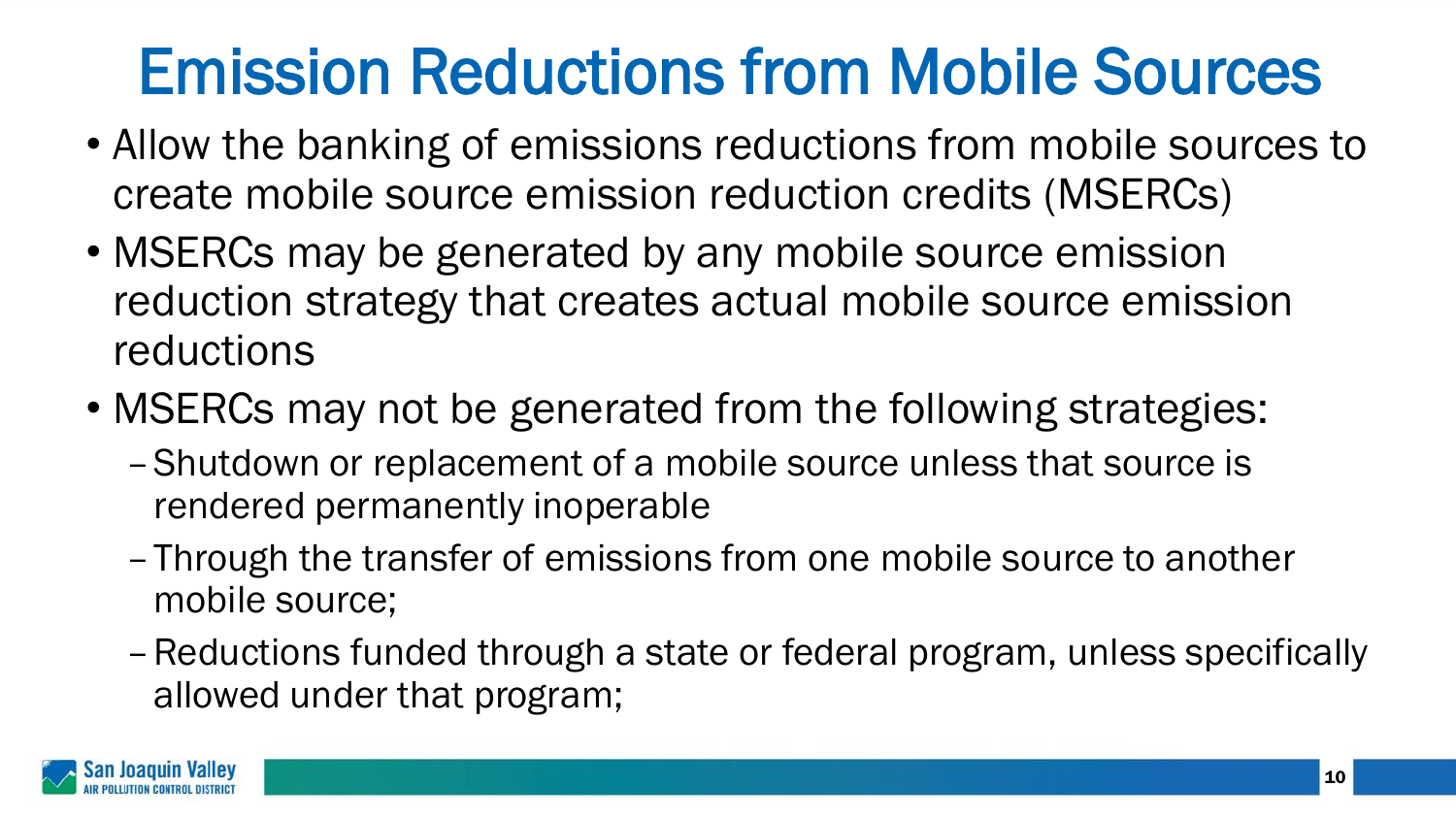## Mobile Sources

- Mobile sources are defined as:
	- –Vehicles, engines, and equipment, that are either on-road mobile sources (e.g. trucks, buses, passenger cars, and motorcycles) or non-road mobile sources (e.g. locomotives, marine vessels, construction equipment, lawn, garden and snow equipment, personal recreation equipment, etc.)
- Mobile sources may operate throughout the San Joaquin Valley Air Basin, throughout California and even throughout the United States
- District is precluded from regulating mobile sources

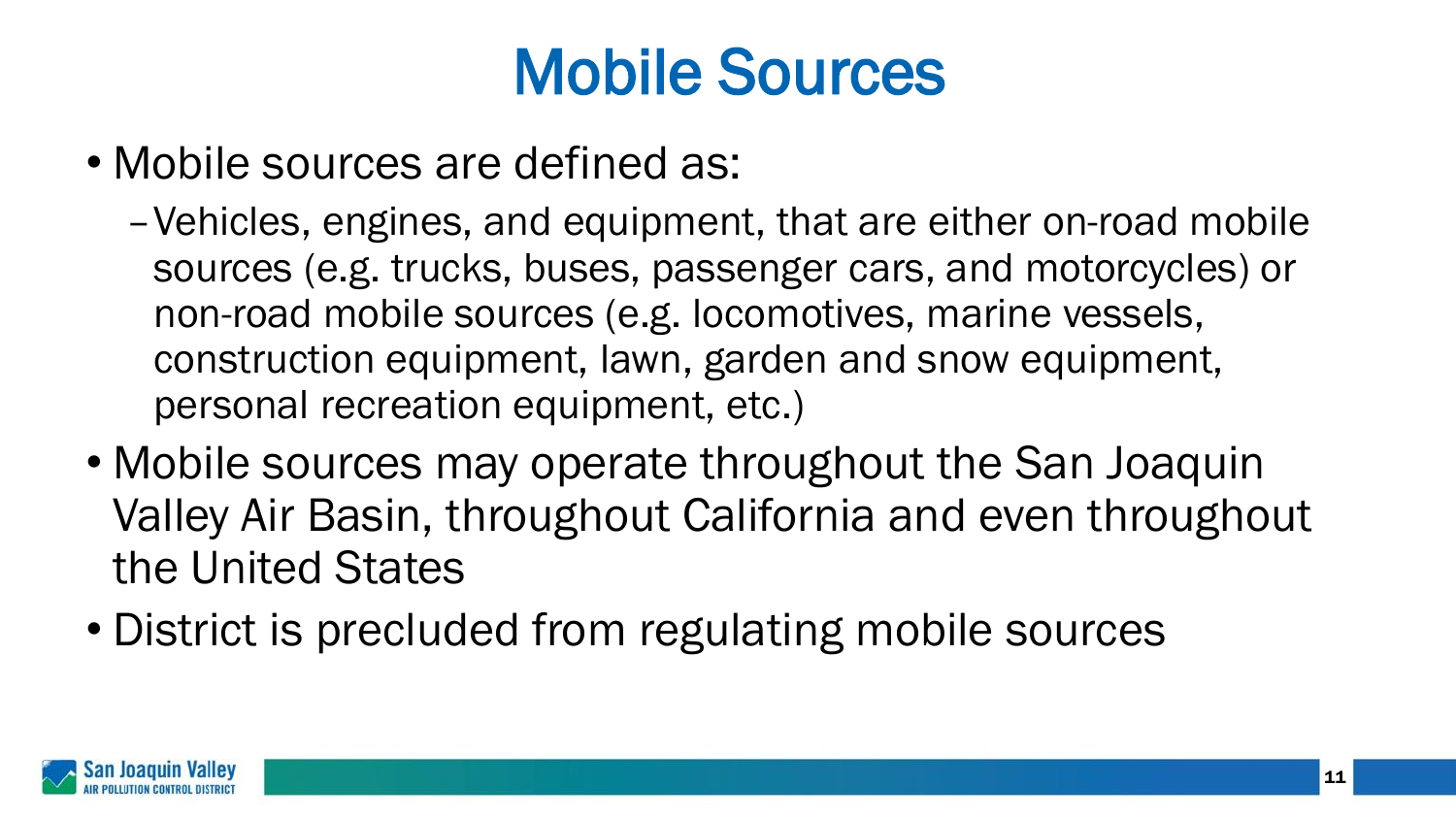## Understanding Mobile Source ERCs

- Detailed review of existing programs and regulations at other agencies
	- Maricopa County Air Quality Department Arizona
	- Texas Commission on Environmental Quality (TCEQ)
	- San Diego County Air Pollution Control District (SDCAPCD)
- Working with staff from the other agencies
	- Obtained copies of rules and regulations, permits and permit conditions imposed on the stationary sources as well as the fleets, and other related documents
	- Looking to understand the framework on how these agencies established programs that meet the ERC criteria (Quantifiable, Permanent, Real, Enforceable, Surplus)
- Working closely with CARB and EPA throughout this process
	- Methodologies will need to be approved by CARB and EPA

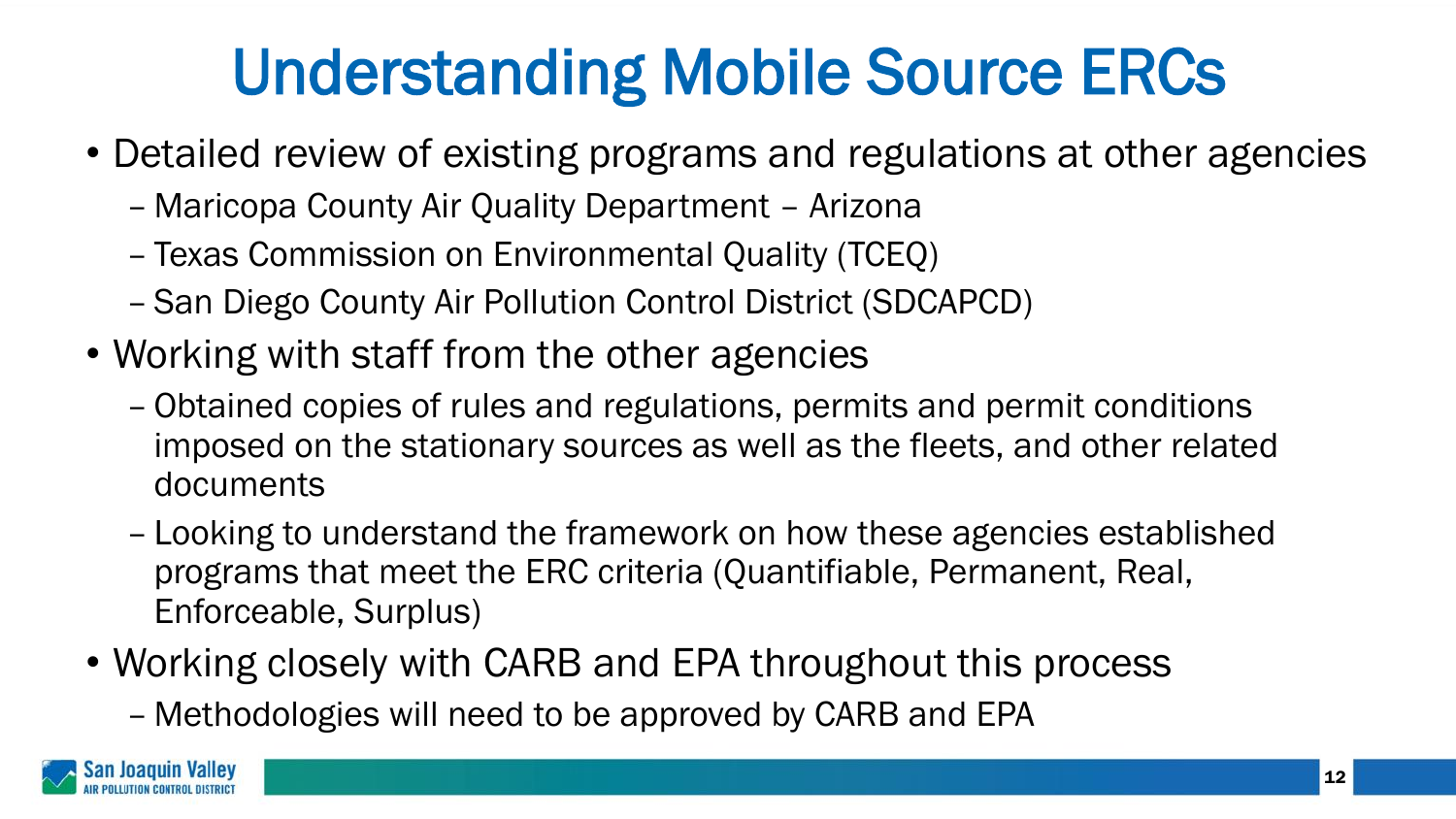## Potential Mobile Source Banking **Opportunities**

- Captive fleets (e.g. a stationary source with its own fleet of vehicles/trucks)
	- –Reductions must be surplus of rules/requirements
	- –Requirements to ensure permanence/enforceability can be added to existing stationary source permits
	- –Recordkeeping and inspections of records can be done through traditional stationary source verification/inspection methods
	- –District is still exploring requirements for fleets not associated with a facility with stationary source permits

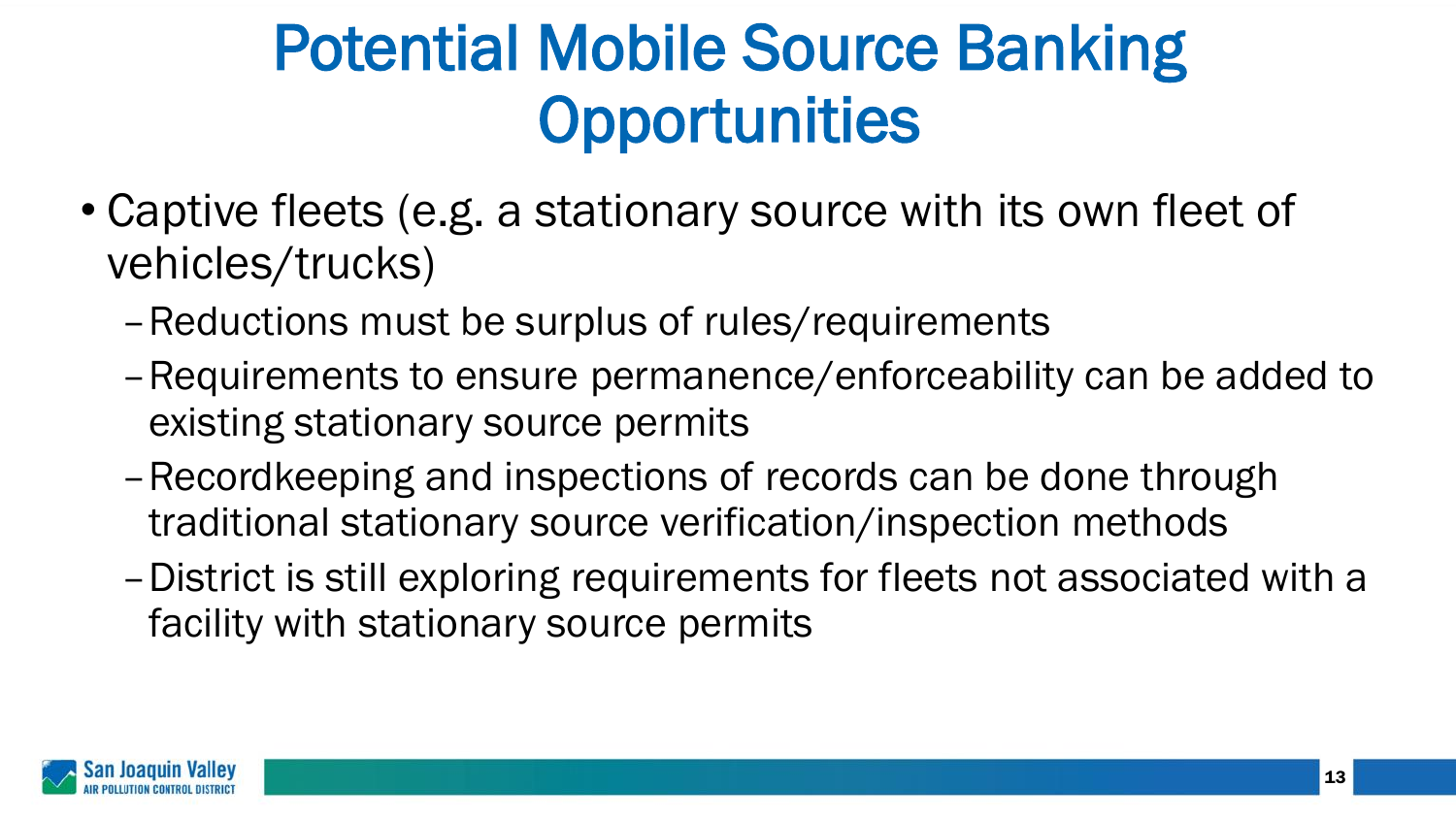#### Crediting Emission Reductions from Mobile Sources

- Since mobile sources are not typically regulated by the District, additional monitoring/recordkeeping will be required
	- –Additional monitoring/recordkeeping will be required through modified stationary source permits or
	- –Facilities without permits will be required to obtain a voluntary permit or enter in to an agreement with the District to ensure emission reductions are real, permanent, and enforceable

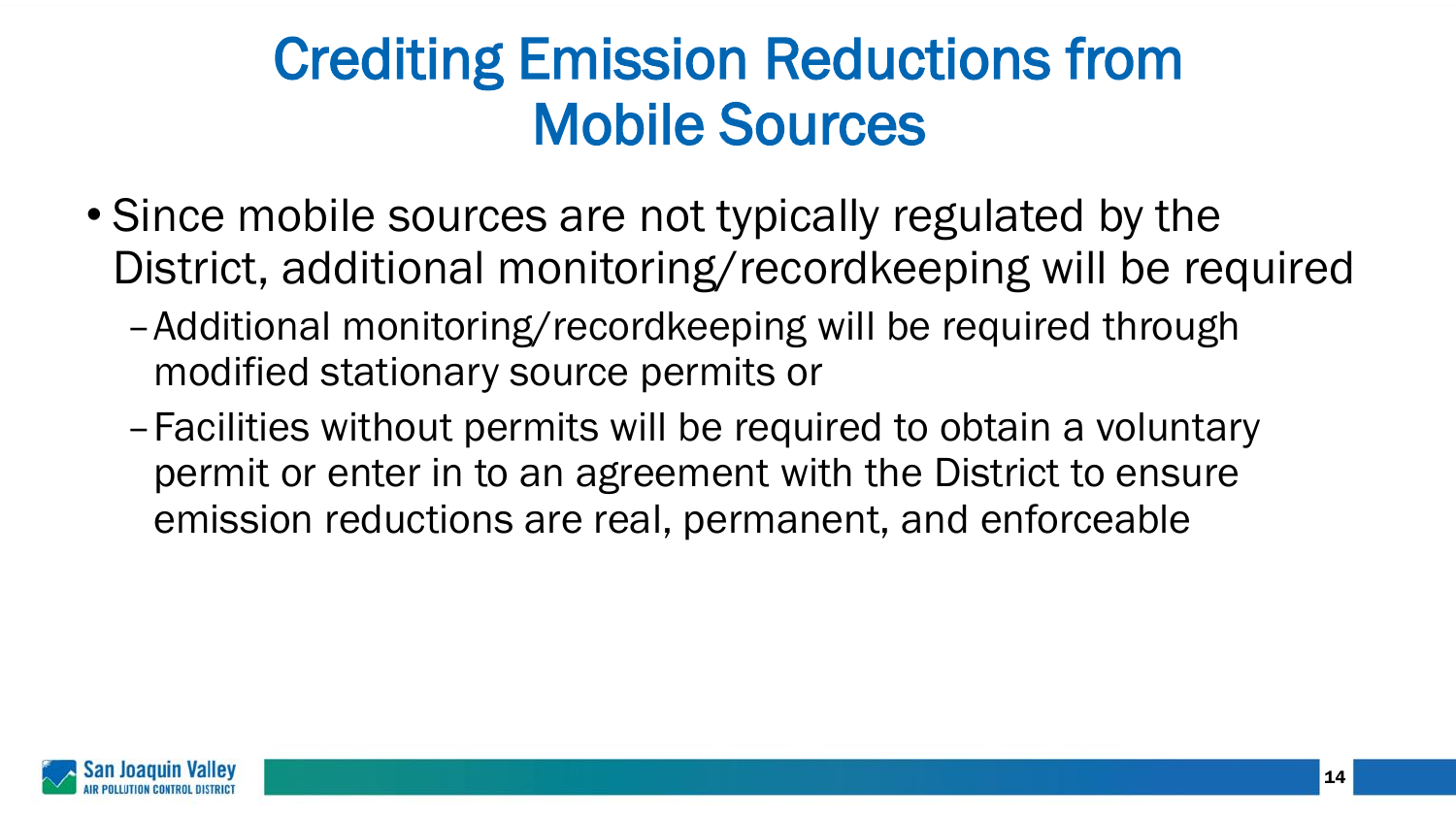## District's Existing Mobile Source ERC Rule

- District Rule 2303 Mobile Source Emission Reduction **Credits**
- Adopted in May 19, 1994 and was based on a model rule by CARB
	- –Rule 2303 was never included in the District's State Implementation Plan (SIP)
- No emission reductions were banked under this Rule
- Rule 2303 would need to be amended to ensure federal offset criteria can be satisfied
	- –New mobile source ERC banking program guidelines would supersede District Rule 2303 requirements

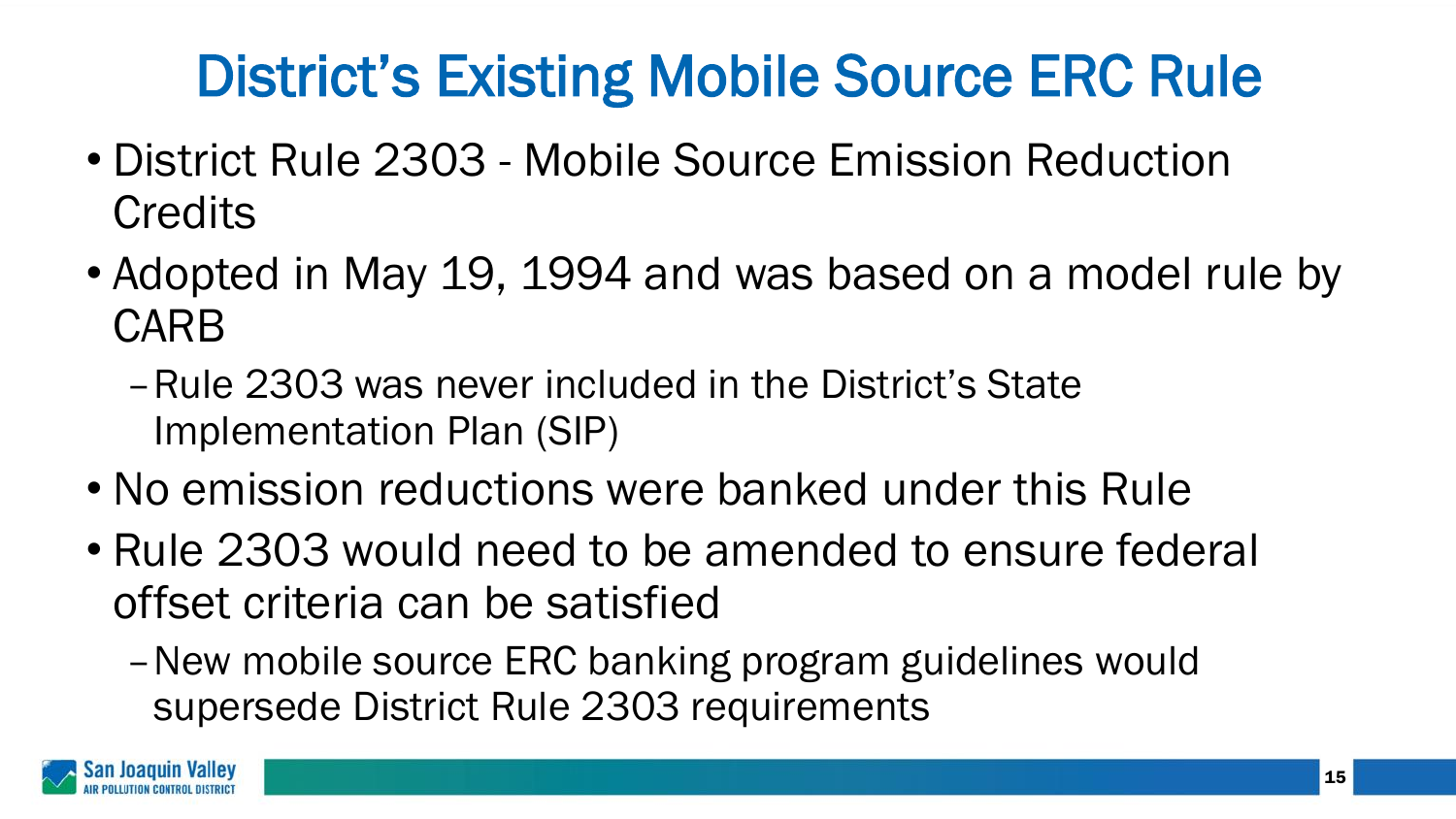## Continuing Work to Develop Mobile Source ERC Program

- Through the development of the Mobile Source ERC program, resolution of key questions will need to be answered:
	- –What happens if the actual emissions reductions from the fleet after banking the mobile source ERCs are less than the amounts quantified for a stationary source project?
	- –What happens if mobile source ERCs are used in a stationary source project and the fleet used to generate the ERCs is shutdown or no longer utilized?
	- –Would the burden of ensuring the validity of the ERCs after banking need to be shifted from the reducing facility to the facility that uses the ERCs? Is this feasible?

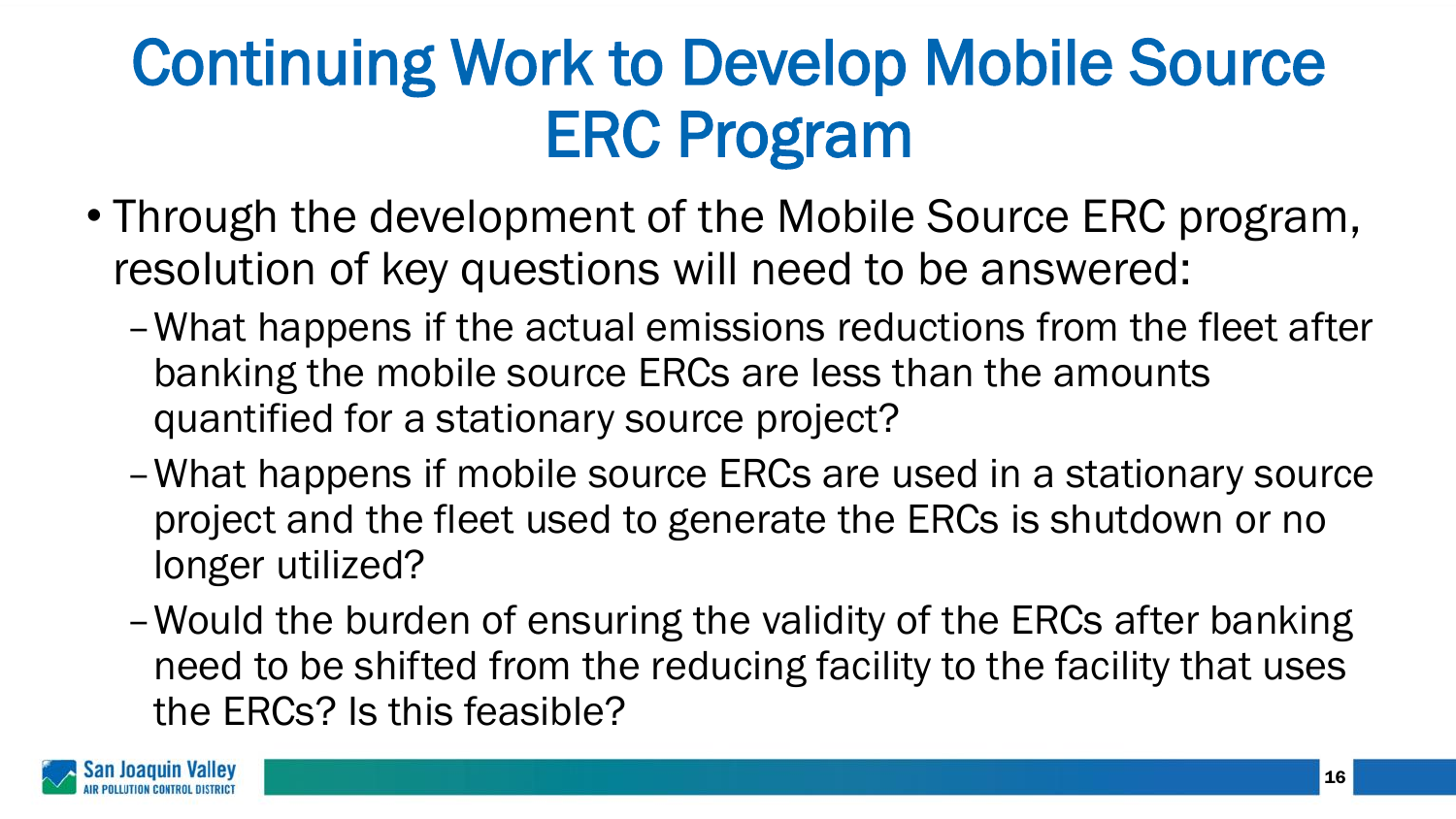#### Next Steps

Begin rule amendment process for District Rule 2201

Continue refining the mobile source ERC program guidelines

Continue to identify and evaluate new methods to create surplus creditable emission reductions

Continue to collaboratively work with EPA/CARB